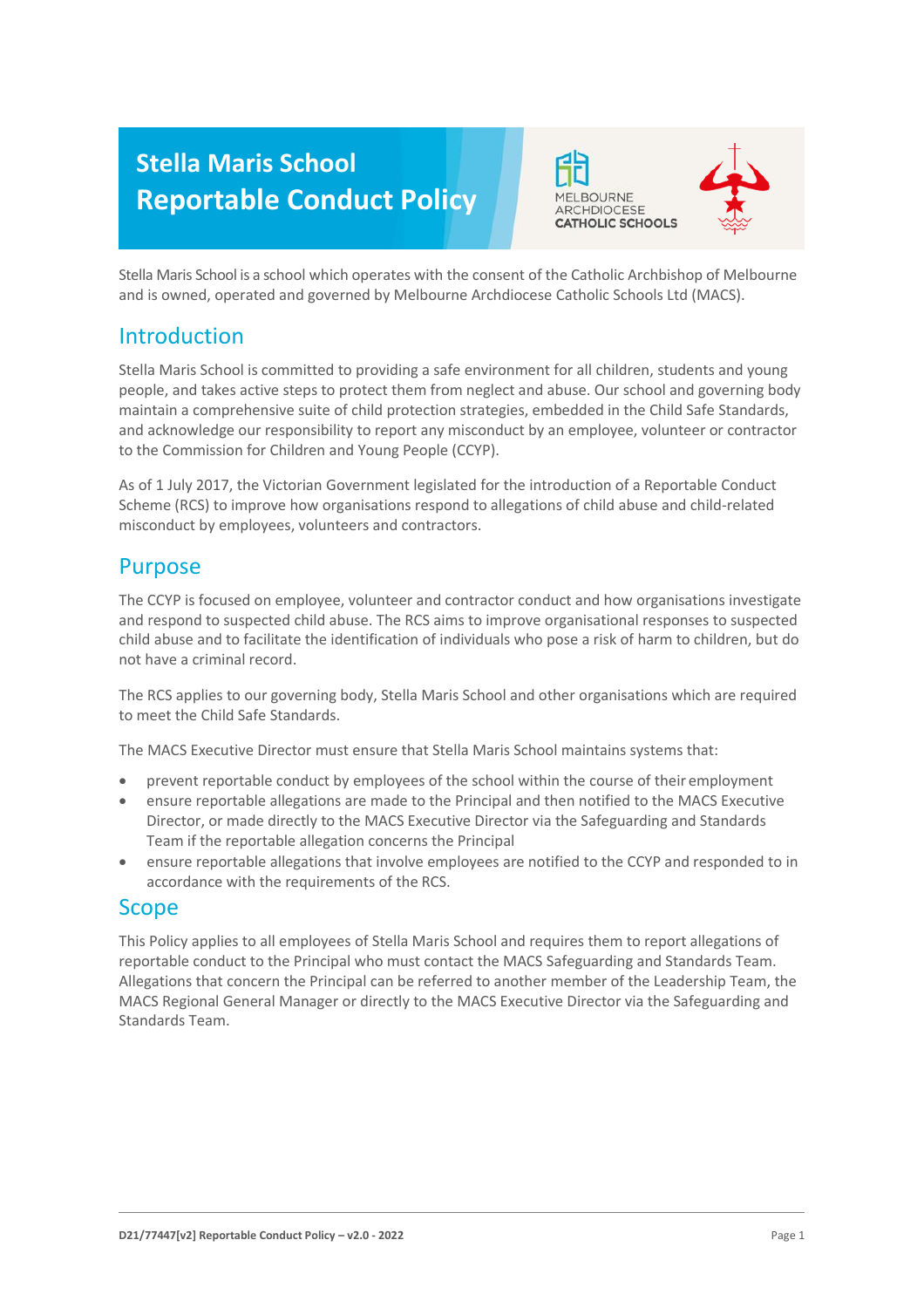# Reportable conduct of Stella Maris School staff, volunteers and others

## **Who is an employee?**

For the purposes of the *Child Wellbeing and Safety Act 2005* (Vic.), employee is defined as a person aged 18 years or over who is either:

- employed by the school whether or not that person is employed in connection with any work or activities of the school that relate to children
- engaged by the school to provide services, including as a volunteer, contractor, office holder or officer, whether or not the person provides services to children.

## **Key definitions**

**Child:** Any person who is under the age of 18 years.

**Mandatory reporting** is a term used to describe the legislative requirement imposed on selected classes of people to report suspected cases of child abuse and neglect to government authorities. Where a mandated reporter forms a belief on reasonable grounds that a student or young person is in need of protection from physical injury or sexual abuse, they are to report their concerns to the Department of Families, Fairness and Housing (DFFH) Child Protection.

**Reportable allegation** means any information that leads a person to form a reasonable belief that an employee has committed either:

- reportable conduct, or
- misconduct that may involve reportable conduct,

whether or not the conduct or misconduct is alleged to have occurred within the course of the person's employment.

#### **Reportable conduct** means:

- a sexual offence committed against, with or in the presence of a child, whether or not a criminal proceeding in relation to the offence has been commenced or concluded
- sexual misconduct committed against, with or in the presence of a child
- physical violence committed against, with or in the presence of a child
- any behaviour that causes significant emotional or psychological harm to a child
- significant neglect of a child.

## Implementation

The school will ensure the reporting of any reportable allegation made against an employee to the MACS Safeguarding and Standards Team.

A reportable allegation is made where a person makes an allegation, based on a reasonable belief, that an employee, volunteer or contractor has committed conduct that *may* involve reportable conduct. This includes where a reportable allegation is made against the school Principal.

*Note: A reasonable belief is more than suspicion. There must be some objective basis for the belief. However, it is not the same as having proof and does not require certainty.*

*For example, a person is likely to have a reasonable belief if they:*

- *observed the conduct themselves*
- *heard directly from a child that the conduct occurred*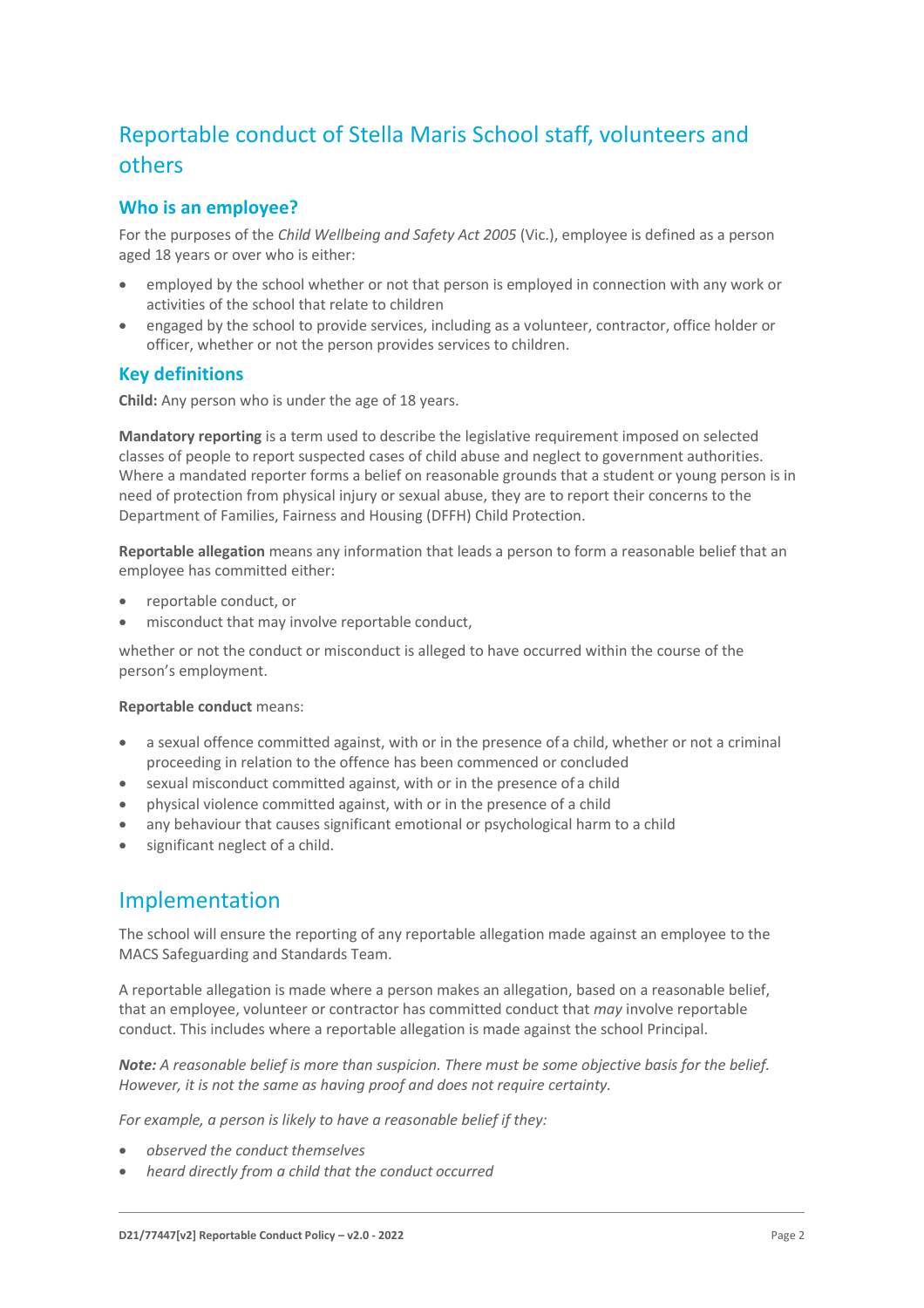• *received information from another credible source (including another person who witnessed the reportable conduct or misconduct).*

Stella Maris School's Principal, a member of the Leadership Team, the MACS Regional General Manager or the MACS Executive Director does not need to agree with or share the belief that the alleged conduct has occurred. The RCS is an allegations-based scheme. This means that the threshold for notifying the CCYP is low. All allegations must be referred to the MACS Safeguarding and Standards Team for advice.

The MACS Safeguarding and Standards Team (or a delegate of the MACS Executive Director) on behalf of the Executive Director in consultation with the school Principal or, where there is an allegation against a Principal, member of the Leadership Team or Regional General Manager will then:

- submit a notification to the CCYP within three days of the MACS Executive Director becoming aware of the reportable allegation
- meet the milestones and reporting requirements to the CCYP under the RCS.

#### **Reportable conduct includes:**

| <b>Sexual</b><br><b>Offence</b>                                                                                                                                                                                              | <b>Sexual</b><br><b>Misconduct</b>                                                                                                                                                                      | <b>Physical</b><br><b>Violence</b>                                                                                                                                                                                                                               | <b>Behaviour that</b><br>causes significant<br><b>Psychological or</b><br><b>Emotional Harm</b>                                                                                                                  | <b>Significant</b><br><b>Neglect</b>                                                                                                                        |
|------------------------------------------------------------------------------------------------------------------------------------------------------------------------------------------------------------------------------|---------------------------------------------------------------------------------------------------------------------------------------------------------------------------------------------------------|------------------------------------------------------------------------------------------------------------------------------------------------------------------------------------------------------------------------------------------------------------------|------------------------------------------------------------------------------------------------------------------------------------------------------------------------------------------------------------------|-------------------------------------------------------------------------------------------------------------------------------------------------------------|
| • Rape or sexual<br>assault<br>• Sexual activity<br>with or in the<br>presence of a<br>child<br>• Grooming or<br>encouraging a<br>child to engage in<br>sexual activity<br>• Offences relating<br>to child abuse<br>material | • Behaviour, physical<br>contact, speech<br>or other<br>communication of<br>a sexual nature<br>• Physical contact<br>without valid<br>reason<br>• Crossing<br>professional<br>boundaries<br>• Voyeurism | Hitting, kicking,<br>$\bullet$<br>punching<br>Pushing, shoving,<br>grabbing,<br>throwing, shaking<br>• Use of an object<br>Inappropriate<br>restraint,<br>excessive force<br>Causing a child to<br>believe that force<br>is about to be<br>used<br>(apprehended) | • Exposure to<br>violence or threats<br>of violence<br>• Anti-social<br>behavior<br>• Self-destructive<br>behavior<br>• Persistent hostility<br>or rejection<br>• Humiliation or<br>belittling<br>• Scapegoating | Deprived from the<br>following:<br>clothing or food<br>$\bullet$<br>medical attention<br>or care<br>shelter<br>supervision<br>Access to drugs<br>or alcohol |

The above examples are not exhaustive and consideration should be given to other conduct which may need to be reported. Any reportable allegation listed above, or not listed above but which may constitute reportable conduct, will need to be immediately reported by the school Principal. An allegation against a school Principal should be referred to another member of the Leadership Team, the MACS Regional General Manager or directly to the MACS Executive Director via the Safeguarding and Standards Team.

It is important to note that existing mandatory reporting obligations have not changed. The school will report any allegation of abuse to the DFFH Child Protection.

If the alleged conduct is potentially criminal in nature, Victoria Police must also be notified as a first priority and any investigation by Victoria Police will take precedence.

Where the allegation falls under the mandatory reporting domain, the reporting to CCYP is in addition to reporting to Victoria Police and the DFFH.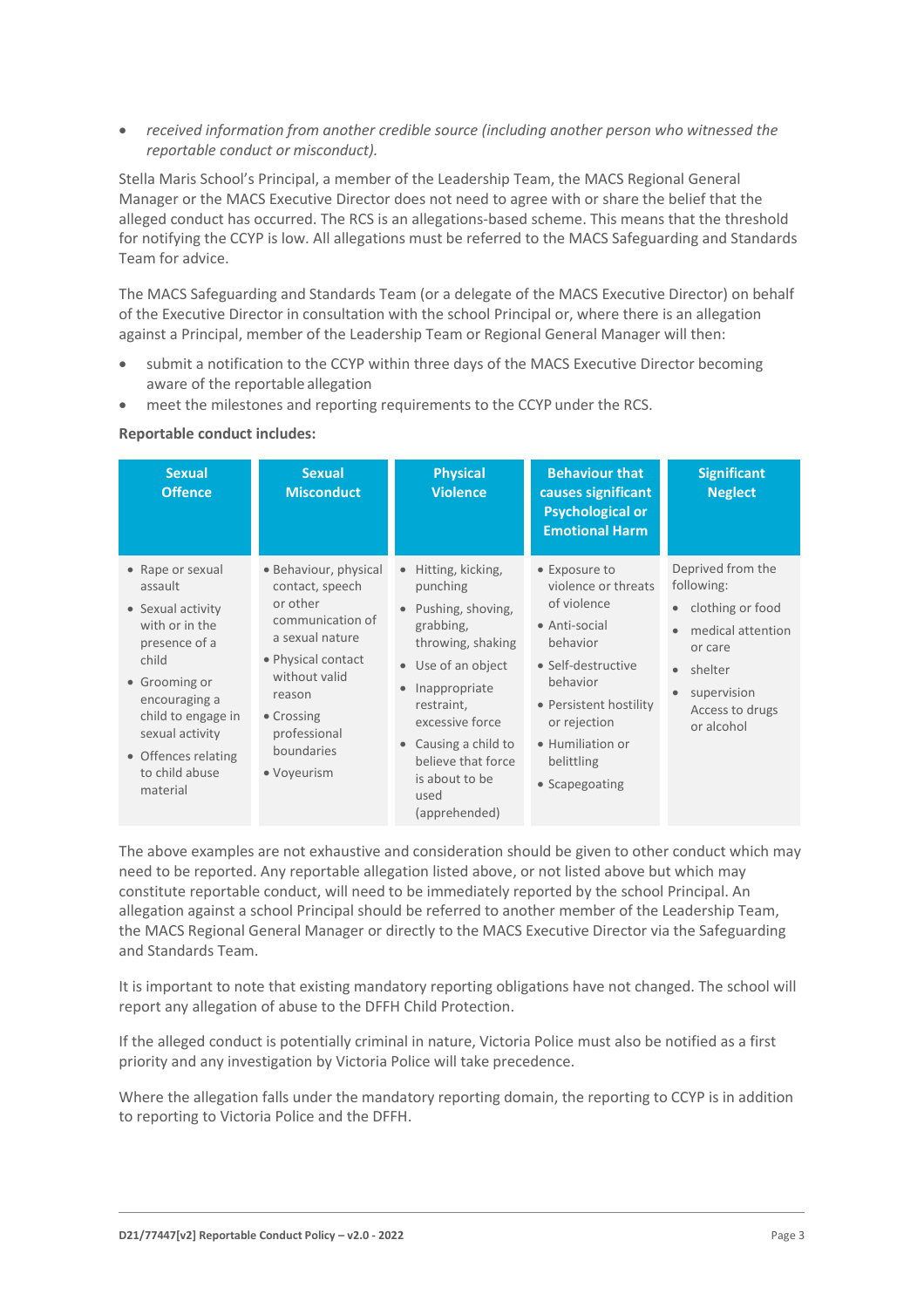## **Reportable conduct, mandatory reporting and reporting to the VIT**

Reportable conduct allegations as listed above are referred to the CCYP.

Any alleged conduct that is regarded to be of a criminal nature is to be dealt with as mandatory reporting and referred to Victoria Police and the DFFH as per the school's Child Protection – Reporting Obligations Policy.

If an employee against whom an allegation of reportable conduct is made is a registered teacher and the misconduct involves a charge, conviction or finding of guilt of a sexual offence, the school must notify the Victorian Institute of Teaching (VIT) immediately under conduct that is reportable to the VIT.

## **Responsibilities of the Principal**

The MACS Executive Director is ultimately responsible for notification of any reportable allegation to the CCYP and for ensuring that a reportable allegation is investigated.

However, it is the responsibility of the school Principal (or for allegations against a Principal, the relevant leader) to ensure that all reportable allegations are taken seriously and referred to the MACS Safeguarding and Standards Team as soon as they become aware of them, and to follow the advice and guidance of the MACS Safeguarding and Standards Team (as authorised by the MACS Executive Director) to respond appropriately. This will usually include conducting an investigation or facilitating the conduct of an investigation.

## **Reporting to the CCYP**

Upon becoming aware of a reportable allegation against an employee, the Principal, member of the Leadership Team or MACS Regional General Manger must contact the MACS Safeguarding and Standards Team as soon as practicable in order to ensure that the following milestones and reporting requirements to the CCYP are met:

| <b>Within three</b>                                                                                                                                                                               | <b>Within 30</b>                                                                                                                                                                                                                                                                                                 | <b>Advice on</b>                                                                                     | <b>Outcomes of</b>                                                                                                                                                    | <b>Additional</b>                                                                               |
|---------------------------------------------------------------------------------------------------------------------------------------------------------------------------------------------------|------------------------------------------------------------------------------------------------------------------------------------------------------------------------------------------------------------------------------------------------------------------------------------------------------------------|------------------------------------------------------------------------------------------------------|-----------------------------------------------------------------------------------------------------------------------------------------------------------------------|-------------------------------------------------------------------------------------------------|
| business days                                                                                                                                                                                     | calendar days                                                                                                                                                                                                                                                                                                    | investigation                                                                                        | investigation                                                                                                                                                         | documents                                                                                       |
| • School contact<br>details<br>• Name of the<br>employee,<br>volunteer or<br>contractor<br>• Their date of birth<br>• Initial advice on<br>the nature of the<br>allegation<br>• Any police report | • Details of the<br>investigation<br>• Details of the<br>school's response<br>• Details regarding<br>disciplinary or<br>other action<br>proposed<br>• Any written<br>response from the<br>employee,<br>volunteer or<br>contractor<br>regarding the<br>allegation,<br>proposed<br>disciplinary or<br>other action | As soon as is<br>practicable:<br>$\bullet$ name of the<br>investigator<br>• their contact<br>details | • Copies of the<br>investigation<br>findings<br>• Details regarding<br>disciplinary or<br>other action<br>proposed<br>• Reasons for taking<br>or not taking<br>action | Promptly<br>$\bullet$<br>providing any<br>further<br>information to<br>the CCYP as<br>requested |

## **Investigating reportable allegations**

Stella Maris School will ensure procedural fairness throughout the entire investigation process.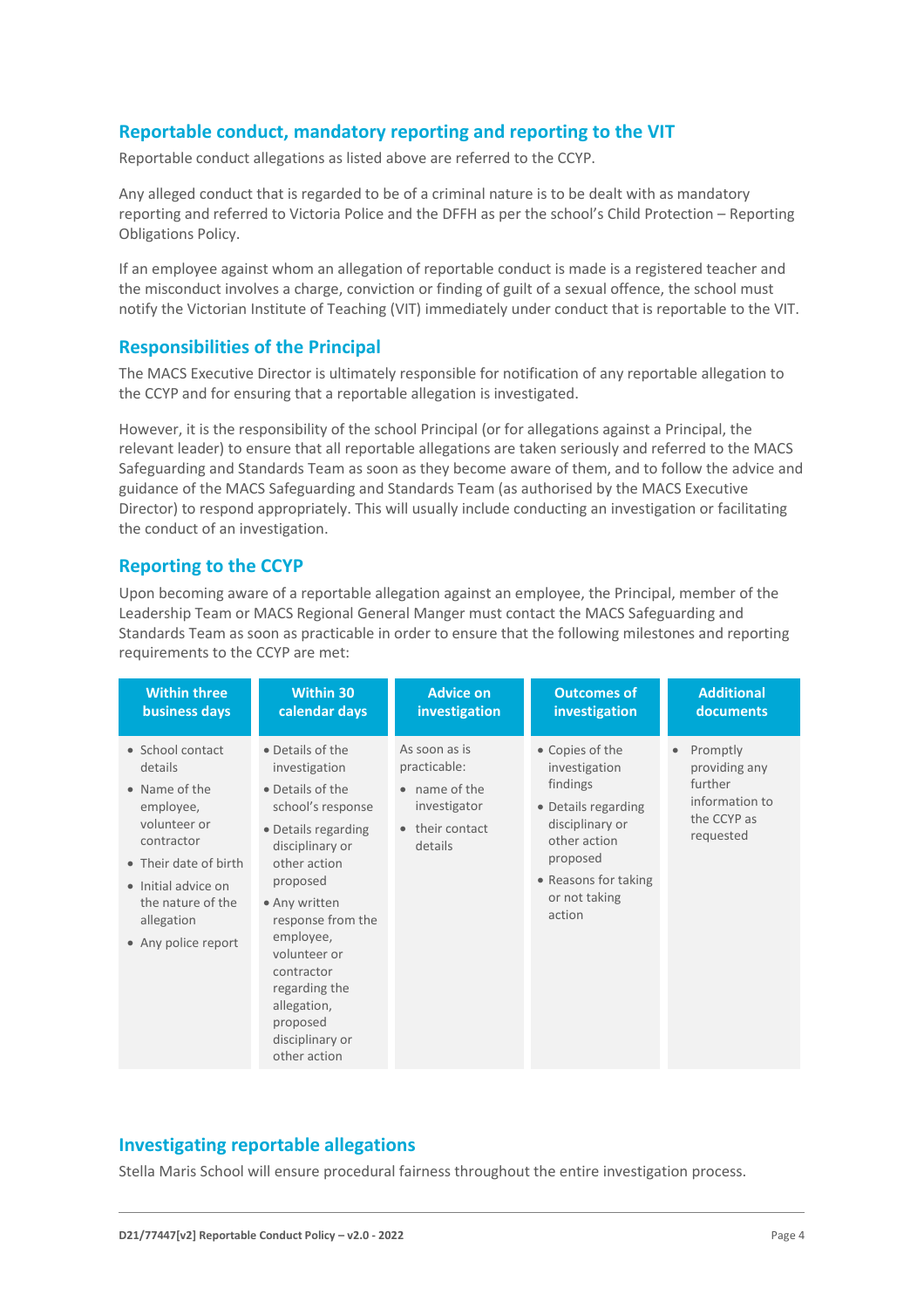The school Principal will ensure that for current employees the process set out in clause 13 of the *Victorian Catholic Education Multi-Enterprise Agreement 2018* (VCEMEA 2018) is followed. Further, the school principal will also ensure that all other relevant MACS and school-based policies and procedures (including Codes of Conduct, processes for managing and investigating complaints, misconduct, discipline, grievances, dispute resolution, and employee welfare and support), as well as any CCYP and other regulatory guidance, are considered to guide the investigation.

For an allegation against a current employee, this means that the Principal will follow the clause 13 process set out in the VCEMEA 2018 and follow the advice and guidance of the MACS Safeguarding and Standards and Employee Relations Teams.

In all cases, before any findings are made or disciplinary action is taken, the subject of an allegation will be:

- notified of any adverse information that is credible, relevant and significant
- given a reasonable opportunity to respond to that information.

The MACS Safeguarding and Standards Team (acting on the MACS Executive Director's behalf) in consultation with the Principal or MACS Regional General Manager (for allegations against a Principal) will determine when the subject of the reportable allegation should be first told about an allegation, in order to ensure that any police investigation is not prejudiced; child safety risks are appropriately assessed and mitigated; and the investigation is not compromised, but remains procedurally fair.

## **Initial investigation**

The Principal or other relevant leader is then guided by the MACS Safeguarding and Standards Team (acting under the authority of the MACS Executive Director) to ensure an appropriate investigation is conducted into the reportable allegation/s by reference to the requirements of the RCS, together with any relevant guidance published by MACS and the CCYP.

At the conclusion of the investigation, the MACS Executive Director will make a decision on the reportable conduct findings recommended in the Investigation Report.

If the alleged conduct is potentially criminal in nature, Victoria Police must also be notified as a first priority and any investigation by Victoria Police will take precedence.

## **Recordkeeping and the Privacy Act**

The school maintains records of reportable allegations, written reports and reportable conduct investigation findings indefinitely.

The school must not publish information that would enable the identification of:

- a person who notified the CCYP
- a child in relation to whom a reportable allegation was made or a finding of reportable conduct was made.

The *Privacy Act 1988* (Cth) provides more information on the meaning of publish, which includes making the information publicly available in writing or email.

The school maintains all records in accordance with the [Public Record Office Victoria Recordkeeping](https://prov.vic.gov.au/recordkeeping-government/standards-framework)  [Standards.](https://prov.vic.gov.au/recordkeeping-government/standards-framework)

## References

*Children Legislation Amendment (Reportable Conduct) Act 2017* (Vic.)